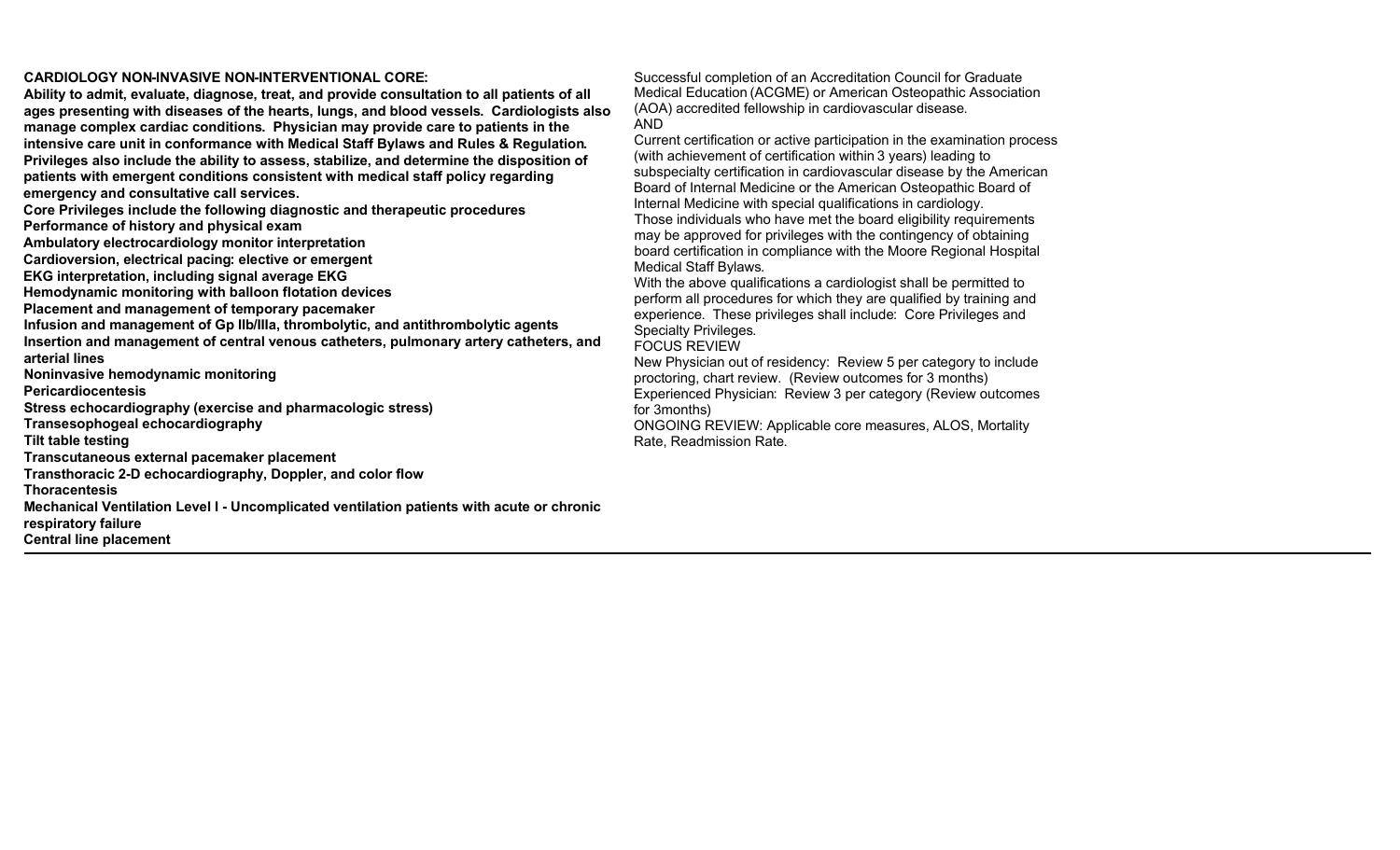Non Radiologist Physicians who will be assumi n g the responsibilities for Car diac CT imaging should have completed an ACGME accre dited training program in Cardiology AND meet one of the following sets of criteria:

Option #1 Available now, but mandatory for those who complete training after July 1, 2010 ( documented via training dates AND a ttestati o n letter from the director of a fellowship training program or from i ndividuals who are Level 2 o r Level 3 qualified in hospital based or independent im aging centers or clinics that the following criteria have been me t):

ACC F/AHA Level 2 trainin g :

1. Eight weeks ( wee k = 3 5 hours of " i n la b " tim e ) in CC T . AND

2. 150 c o n t r ast CCT ex a minations, at least 7 5 o f which are coronary CTA studies, and for at least 50 of these cases, the candidate must be at the institution where the exam is performed, and be involved in the acquisition and interpretation of the case. AND

3. Evaluation of 5 0 non contrast studie s . AND

4. Completion of 2 0 hours of lec t ures related to c a r diac CT in par ticula r .

Option #2 Available until July 1, 2010 (documented via training dates and certificates of training and letters of attestation from training directors/supervisors with either Level 2 or Level 3 training th a t the candidate has successfully achieved or surpassed each of the r equired training element s):

A. Substantive activities in CCT over the previous three years AND B. Documented involvement in the performance\* and interpretation o f a t le ast 150 studies , ( a t leas t half with contrast e nhancement and 7 5 o f which were of the coronary vessel s), and for at least 5 0 o f the 150 cases, the candidate must be at the institution where the exam is performed AND

C. Twenty hours of coursework devoted to CCT [Documented equivalent supervised experience in a cente r activel y performing Cardiac CT (M oore Regional Hospita l ) will suffice for t h e 2 0 hours of C M E specific to Cardiac C T.]

\*"performance" requires that the candidate be at the institution where the e xam is performe d .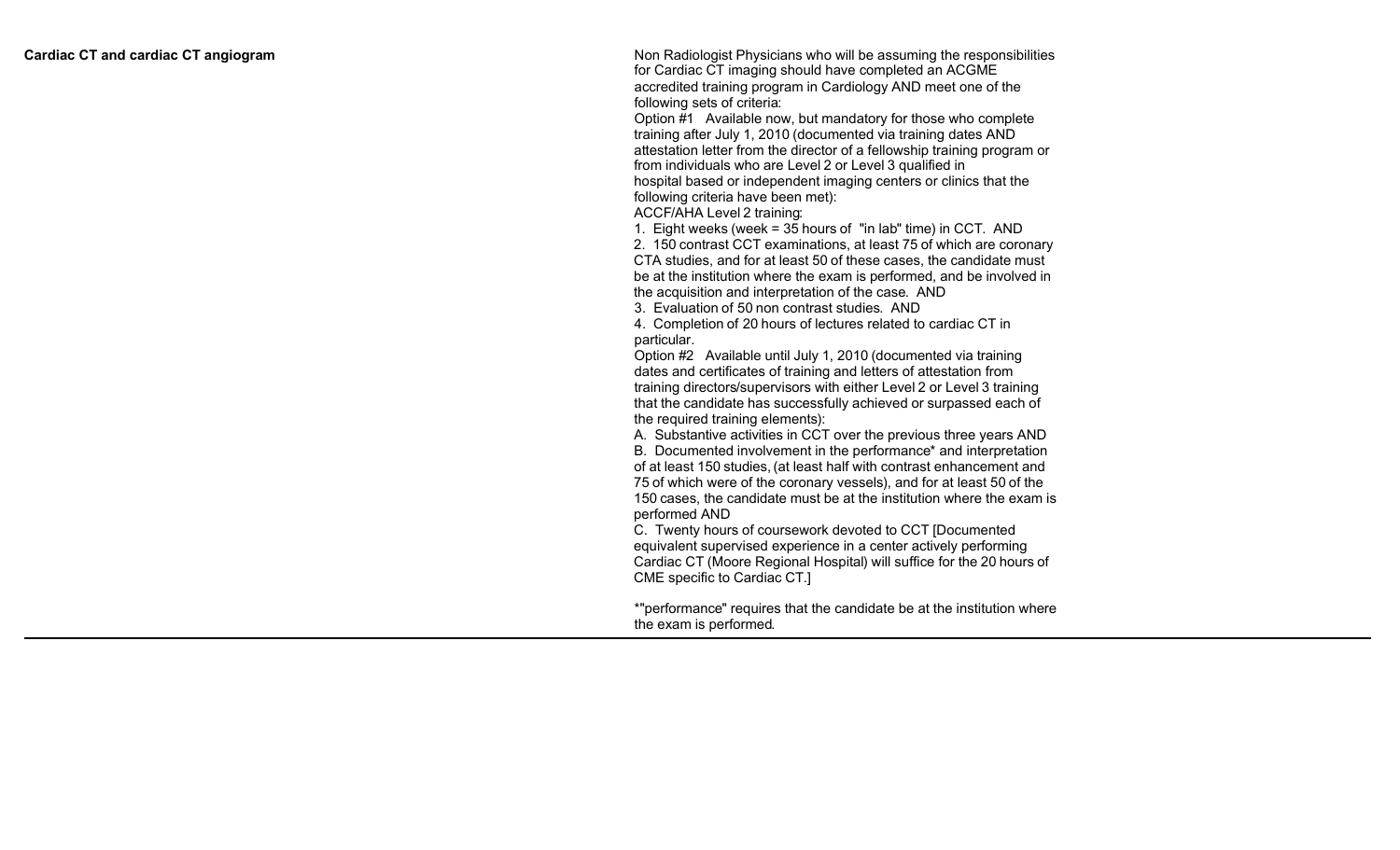| Cardiovascular magnetic resonance   | Non Radiologist Physicians:<br>Completion of an ACGME accredited training program in Cardiology<br>And Specific training in Cardiac MRI within an ACGME accredited<br>training program or completion of at least 200 hours of Category 1<br>And<br>Continuing Medical Education (CME) in MRI to include, but not<br>limited to: MRI physics, recognition of artifacts, safety,<br>instrumentation, and includes 40 hours of CME specific to Cardiac<br>MRI. Documented equivalent supervised experience in a center<br>actively performing Cardiac MRI (Moore Regional Hospital) will<br>suffice for the 40 hours of CME specific to Cardiac MRI. AND<br>Interpretation and reporting under the supervision of a qualified<br>physician** of at least 150 Cardiac MRI cases during the past 36<br>months. ** Means a physician privileged to interpret Cardiac MRIs' at<br>MRH OR the supervising physician from an ACGME accredited<br>radiology or cardiology training program.                                                                                                     |
|-------------------------------------|---------------------------------------------------------------------------------------------------------------------------------------------------------------------------------------------------------------------------------------------------------------------------------------------------------------------------------------------------------------------------------------------------------------------------------------------------------------------------------------------------------------------------------------------------------------------------------------------------------------------------------------------------------------------------------------------------------------------------------------------------------------------------------------------------------------------------------------------------------------------------------------------------------------------------------------------------------------------------------------------------------------------------------------------------------------------------------------|
| Cardiac nuclear scan interpretation | A. Board Certified or Admissible Completion of a three year<br>Fellowship in Cardiology with Board eligibility, or completion of<br>formal Cardiology Fellowship before the year 1993, and additionally,<br>four months of formal training in interpretation of Cardiac SPECT<br>images with interpretation of at least 300 scans and angiographic<br>correlation of at least 75 cases to be documented. It also includes<br>interpretation of at least 100 radionuclide angiograms to be<br>documented. Additionally, current privileges for exercise testing<br>would be required.<br>B. If not A Current privileges for exercise testing, then a four month<br>training program in nuclear cardiology to be documented,<br>outside a formal three year Cardiology Fellowship. Interpretation of<br>at least 300 scans and angiographic correlation in 75 cases as a part<br>of this training should be documented. In addition, 25 scans will<br>need to be interpreted in conjunction with a current member of<br>the Staff who has privileges for interpretation of these scans. |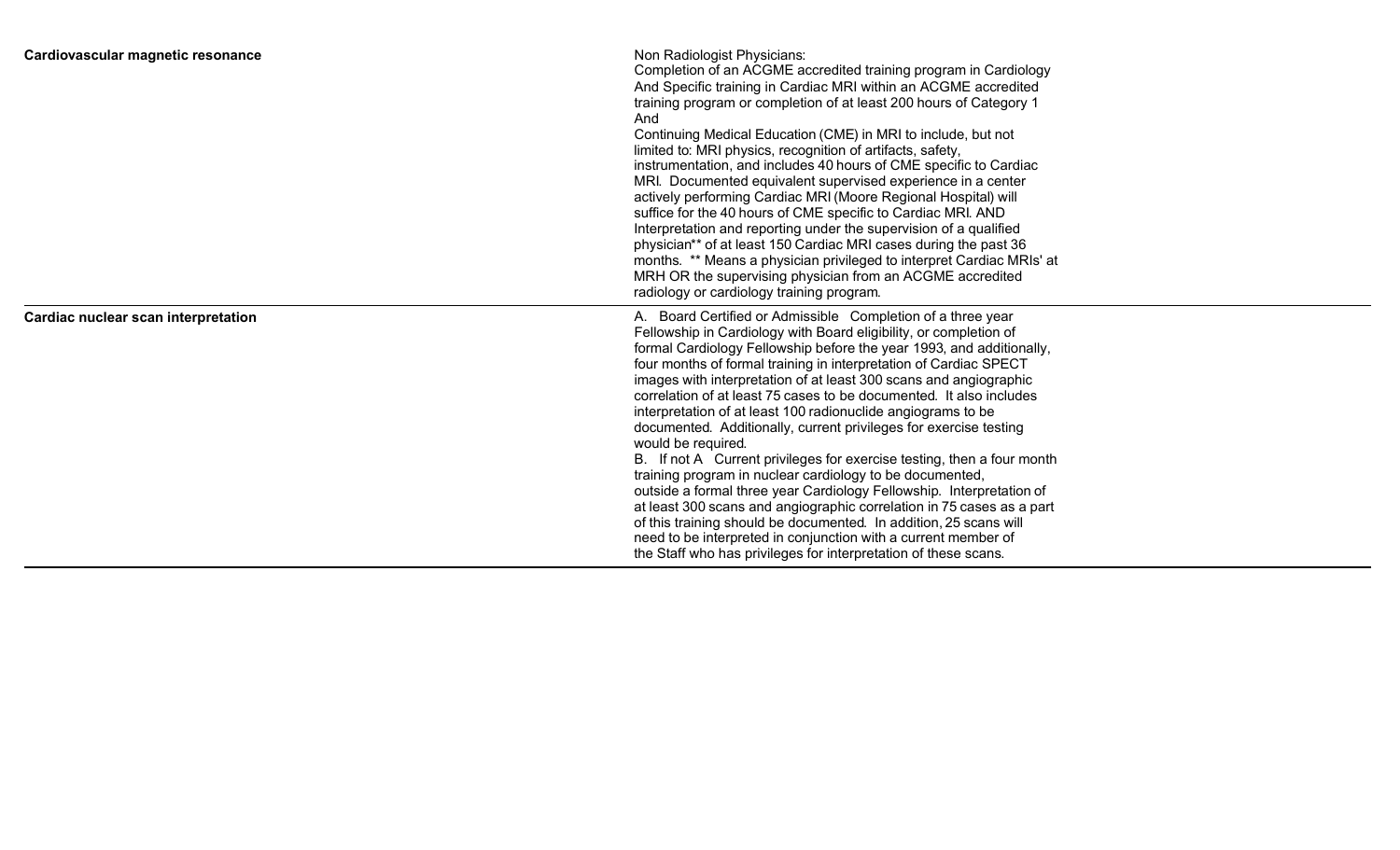| <b>Conscious Sedation</b>                                                                                                                                                                                                                                                                                                                                                                                                                                                                                                                                                                                                    | Option A (Must successfully complete all 3 criteria)<br>Basic Cardiac Life Support (BCLS) from the American Heart<br>Association or Military Training Network<br>Basic EKG Interpretation CBL on NetLearning<br>Administration of Moderate and Deep Sedation CBL on NetLearning<br>Option B (Must successfully complete both criteria)<br>Advance Cardiac Life Support (ACLS) or Pediatric Advanced Life<br>Support (PALS) from the American Heart Association or Military<br><b>Training Network</b><br>Administration of Moderate and Deep Sedation CBL on NetLearning<br>Mechanism for Class Registration and Obtaining Self-Learning<br>Packets:<br>Class registration (BCLS and ACLS) can be facilitated through<br>Corporate Education Department (Ext. 715-1582). The provider<br>must notify the Medical Staff Office when NetLearning CBL(s) have<br>been completed. |
|------------------------------------------------------------------------------------------------------------------------------------------------------------------------------------------------------------------------------------------------------------------------------------------------------------------------------------------------------------------------------------------------------------------------------------------------------------------------------------------------------------------------------------------------------------------------------------------------------------------------------|-------------------------------------------------------------------------------------------------------------------------------------------------------------------------------------------------------------------------------------------------------------------------------------------------------------------------------------------------------------------------------------------------------------------------------------------------------------------------------------------------------------------------------------------------------------------------------------------------------------------------------------------------------------------------------------------------------------------------------------------------------------------------------------------------------------------------------------------------------------------------------|
| Ventilator Mgmt., Level II - Mechanical ventilation in critically ill patients Includes<br>management of:<br>1. pressure control ventilation<br>2. inverse ratio ventilation<br>ventilation with permissive hypercapnia (respiratory acidosis with pH < 7.30)<br>З.<br>4. PEEP levels greater than 10 cm H2O<br>5. management of patients meeting any of the following criteria for 48 hours during<br>hospitalization:<br>a. the application of high levels of PEEP (greater than 8 cm water)<br>patient requirements of high levels of FiO2 (FiO2 >= 60% or P/F ratio < 125)<br>6. More than one failed extubation attempt | INITIAL QUALIFICATIONS<br>A. Board Certification or Board Eligibility by an accredited<br>ACGME/AOA fellowship in pulmonary medicine or critical care<br>medicine.<br>B. Individual physicians may be considered if sufficient expertise in<br>mechanical ventilation and Critical Care Medicine can be<br>documented. Those criteria will be determined by the Credentials<br>Committee.                                                                                                                                                                                                                                                                                                                                                                                                                                                                                     |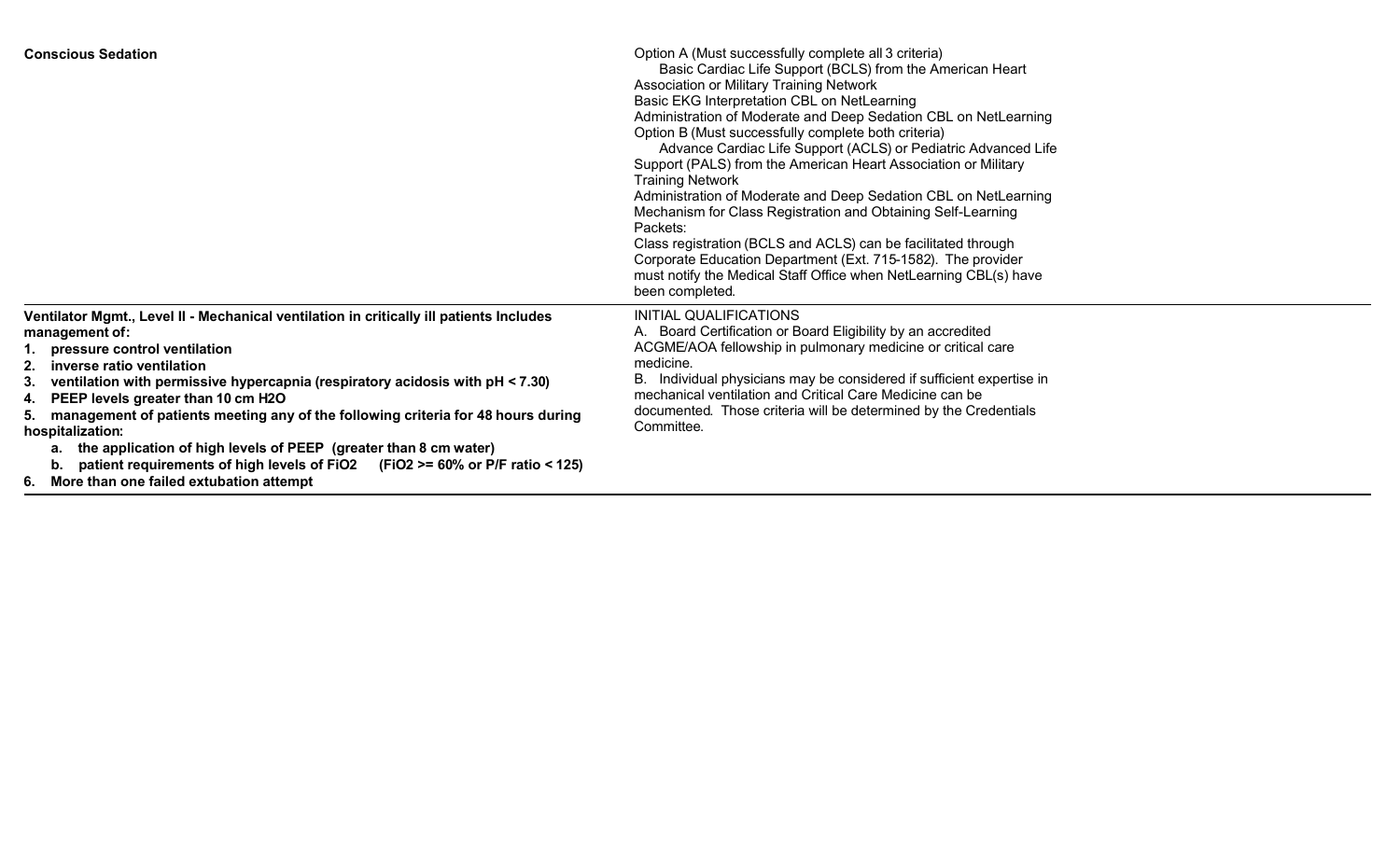| INVASIVE CARDIOLOGY; NON-INTERVENTIONAL CORE<br>Admit, evaluate, diagnose, treat, and provide consultation to adolescent and adult<br>patients who present with acute or chronic heart disease and who may require invasive<br>diagnostic procedures. May provide care to patients in the intensive care setting in<br>conformance with unit policies. Assess, stabilize, and determine the disposition of<br>patients with emergent conditions consistent with medical staff policy regarding<br>emergency and consultative call services. The core privileges in this specialty include the<br>below listed procedures and such other procedures that are extensions of the same<br>techniques and skills.<br><b>Invasive cardiology</b><br><b>Venous angiography</b><br>Coronary arteriography from brachial, radial, or femoral<br>Diagnostic right- and left-heart cardiac catheterization<br>Insertion of intraortic balloon counter pulsation devices<br><b>Aortic Angiography</b><br>Selective renal angiography<br>Interpretation of coronary arteriograms, ventriculography, and hemodynamics<br>Use of vasoactive agents for epicardial and microvascular spasm | Initial privileges: At least 75 diagnostic right and/or left cardiac<br>catheterizations, reflective of the scope of privilege requested, in the<br>past 12 months; or an average of 75 cardiac catheterizations on a<br>three (3) year cycle; or successful completion of an ACGME- or<br>AOA-accredited cardiology fellowship that included training in<br>invasive cardiology within the past 12 months. If applicant does not<br>meet requirement, application should be referred to Cardiology<br>Section for review on individual basis.<br><b>FOCUS REVIEW:</b><br>New Physician out of residency: Review 5 per category to include<br>proctoring, chart review. (Review outcomes for 3 months)<br>Experienced Physician: Review 3 per category (Review outcomes<br>for 3 months)<br><b>ONGOING REVIEW:</b><br>Applicable core measures, ALOS, H&P compliance, Verbal order<br>compliance, Complication rate |
|----------------------------------------------------------------------------------------------------------------------------------------------------------------------------------------------------------------------------------------------------------------------------------------------------------------------------------------------------------------------------------------------------------------------------------------------------------------------------------------------------------------------------------------------------------------------------------------------------------------------------------------------------------------------------------------------------------------------------------------------------------------------------------------------------------------------------------------------------------------------------------------------------------------------------------------------------------------------------------------------------------------------------------------------------------------------------------------------------------------------------------------------------------------------------|---------------------------------------------------------------------------------------------------------------------------------------------------------------------------------------------------------------------------------------------------------------------------------------------------------------------------------------------------------------------------------------------------------------------------------------------------------------------------------------------------------------------------------------------------------------------------------------------------------------------------------------------------------------------------------------------------------------------------------------------------------------------------------------------------------------------------------------------------------------------------------------------------------------------|
| Insertion and management of permanent pacemakers                                                                                                                                                                                                                                                                                                                                                                                                                                                                                                                                                                                                                                                                                                                                                                                                                                                                                                                                                                                                                                                                                                                           | A. Board certified in Cardiology with documentation of at least 25<br>initial procedures and 10 reoperations.<br>B. Board admissible in Cardiology with documentation from training<br>director of at least 25 initial procedures and 10 re operations.                                                                                                                                                                                                                                                                                                                                                                                                                                                                                                                                                                                                                                                             |
| Balloon Pericardiotomy - Cardiothoracic Surgical consultation should be obtained prior to<br>the performance of the procedure.                                                                                                                                                                                                                                                                                                                                                                                                                                                                                                                                                                                                                                                                                                                                                                                                                                                                                                                                                                                                                                             | Board Certified or Eligible must have credentials to perform<br>pericardiocentesis at Moore Regional Hospital and must have<br>supervised performance of one balloon pericardiotomy.                                                                                                                                                                                                                                                                                                                                                                                                                                                                                                                                                                                                                                                                                                                                |
| Transcutaeneous intracoronary diagnostic procedures during coronary angiography<br>without coronary interventional privileges<br><b>Fractional Flow Reserve (FFR)</b><br>II. Intravascular Ultrasound (IVUS)<br>III. Optical Coherence Tomography (OCT)                                                                                                                                                                                                                                                                                                                                                                                                                                                                                                                                                                                                                                                                                                                                                                                                                                                                                                                    | See criteria for each item I. - III.                                                                                                                                                                                                                                                                                                                                                                                                                                                                                                                                                                                                                                                                                                                                                                                                                                                                                |
| Fractional Flow Reserve (FFR) during coronary angiography                                                                                                                                                                                                                                                                                                                                                                                                                                                                                                                                                                                                                                                                                                                                                                                                                                                                                                                                                                                                                                                                                                                  | Current coronary angiography privileges AND current ABIM/AOBIM<br>added qualification in Interventional Cardiology<br><b>OR</b><br>Current coronary angelography privileges AND >500 lifetime PTCI<br>procedures as primary operator AND 12 FFR procedures in the past<br>twelve (12) months<br><b>OR</b><br>Current coronary angeiography privileges AND successful<br>completion of ACGME/AOA accredited advanced residency program<br>(Fellowship) in interventional cardiology AND 12 FFR procedures in<br>the past twelve (12) months.                                                                                                                                                                                                                                                                                                                                                                         |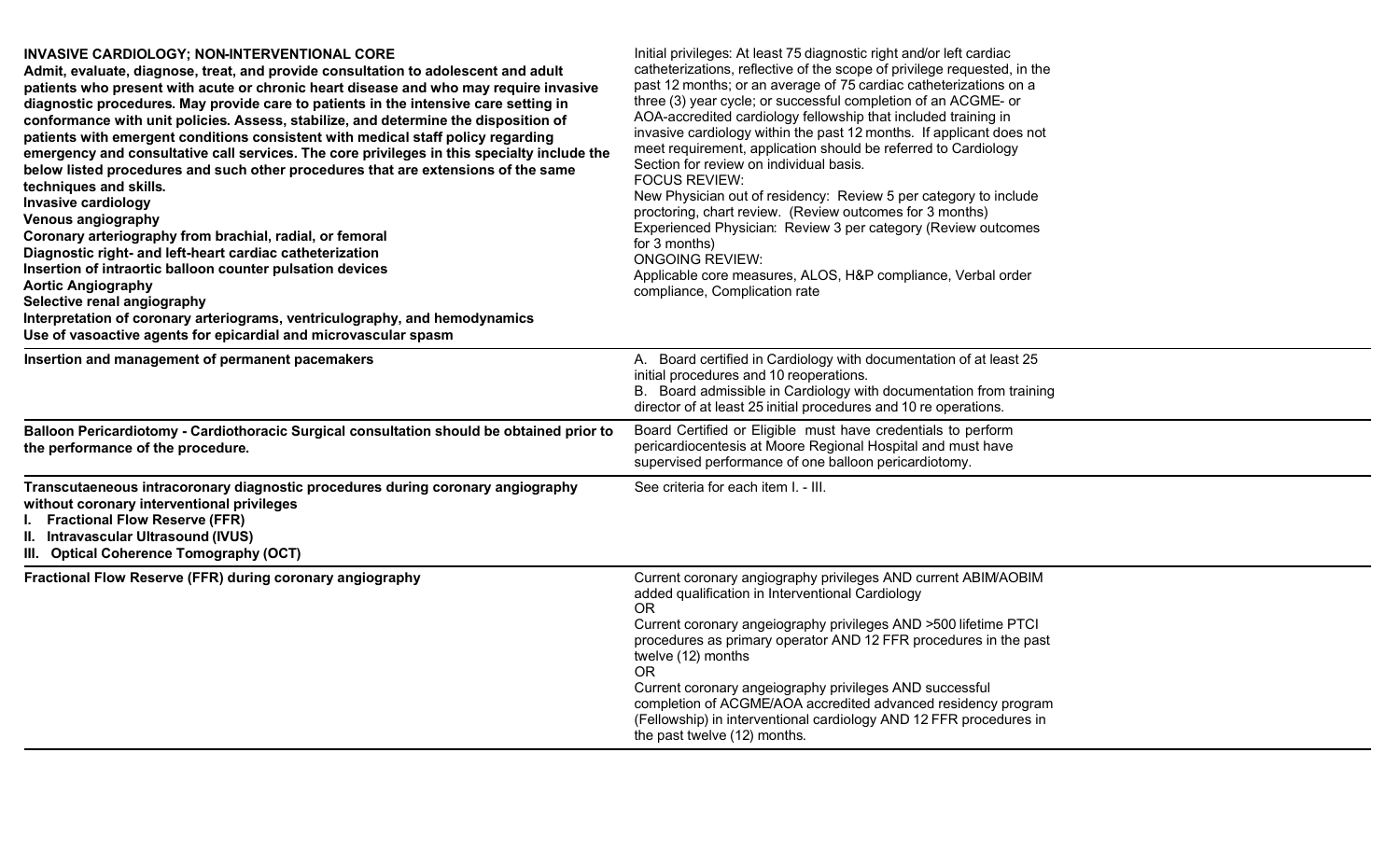| Intravascvular Ultrasound (IVUS) during coronary angiography   | Current coronary angiography privileges AND current ABIM/AOBIM<br>added qualification in interventional cardiology<br><b>OR</b><br>Current coronary angiography privileges AND > 500 lifetime PTCI<br>procedures as primary operator AND 12 IVUS procedures in the past<br>twelve months<br><b>OR</b><br>Current coronary angiography privileges AND successful completion<br>of an ACGME/AOA accredited advanced residency program<br>(Fellowship) in interventional cardiology AND 12 IVUS procedures in<br>the past twelve months. |
|----------------------------------------------------------------|---------------------------------------------------------------------------------------------------------------------------------------------------------------------------------------------------------------------------------------------------------------------------------------------------------------------------------------------------------------------------------------------------------------------------------------------------------------------------------------------------------------------------------------|
| Optical Coherence Tomography (OCT) during coronary angiography | Current coronary angiography privileges AND current ABIM/AOBIM<br>added qualificatio in interventional cardiology<br><b>OR</b><br>Current coronary angiography privileges AND > 500 lifetime PTCI<br>procedures as primary operator AND 12 OCT procedures in the past<br>twelve months<br><b>OR</b><br>Current coronary angeography privileges AND successful completion<br>of an ACGME/AOA accredited advanced residency program<br>(Fellowship) in interventional cardiology AND 12 OCT procedures in<br>the past twelve months.    |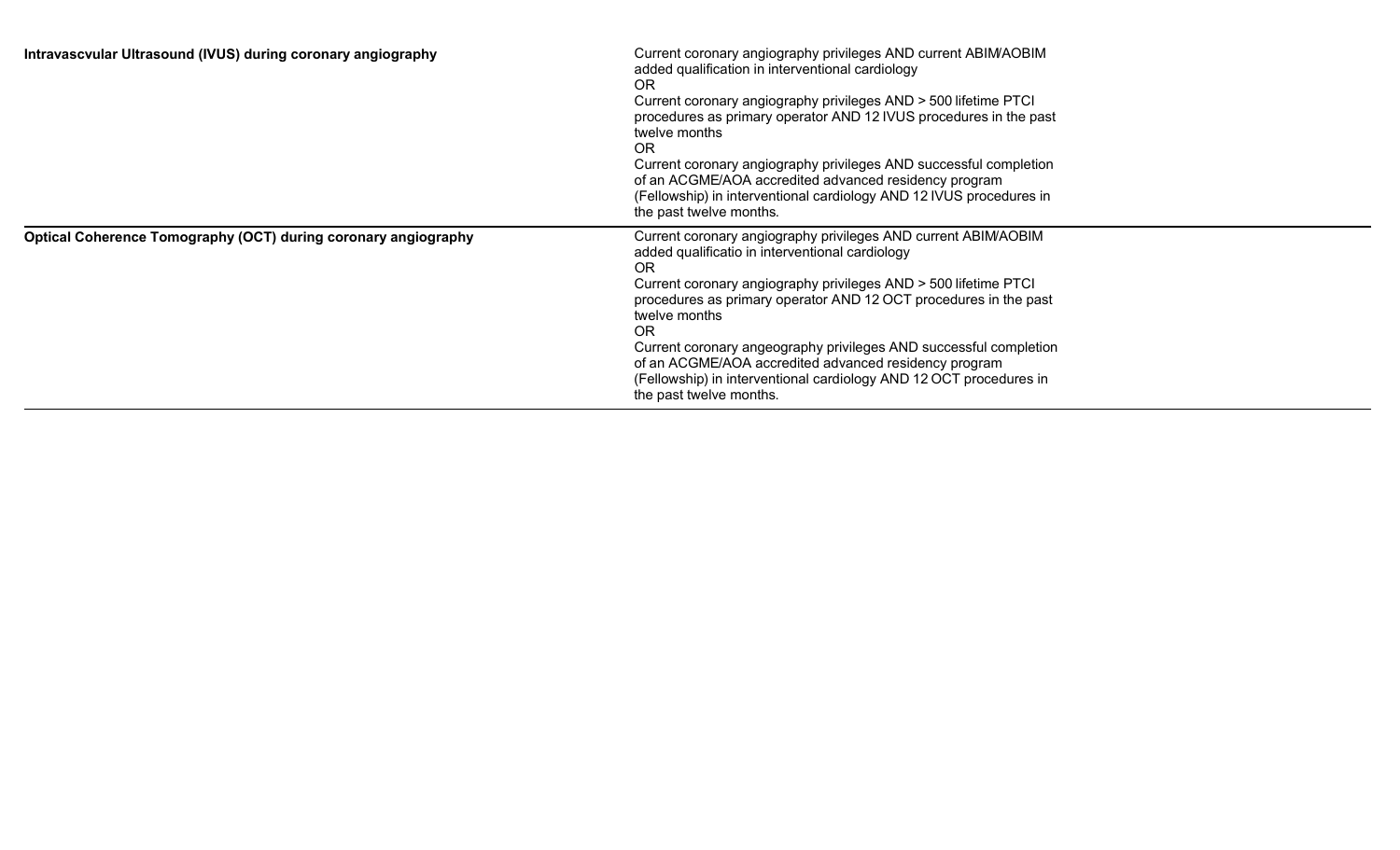| INTERVENTIONAL CARDIOLOGY CORE PRIVILEGES include but are not limited to the<br>following:<br>Diagnostic cardiovascular disease states amenable to catheter based interventions for<br>inpatients and outpatients with chronic coronary artery disease, acute coronary<br>syndromes, and valvular heart disease.<br><b>Endomyocardial biopsy</b><br>Femoral, brachial, or radial axillary cannulation for diagnostic<br>angiography or percutaneous coronary intervention<br>Intracoronary foreign body retrieval<br>Intracoronary infusion of pharmacological agents, including thrombolytics<br>Intracoronary mechanical thrombectomy<br><b>Intracoronary stents</b><br>Intravascular ultrasound of coronaries (IVUS)<br><b>Optical Coherence Tomography (OCT)</b><br>Management of mechanical complications of percutaneous intervention<br>Performance of balloon angioplasty, stents, and other commonly used interventional<br>devices<br>Use of intracoronary Doppler and flow wire<br><b>Abiomed Assist device</b><br><b>Cutting balloon angioplasty</b><br><b>Coronary flow measurement</b><br>Athrectomy techniques including Laser, Rotational, and orbital athrectomy<br><b>Directional cutting athrectomy</b> | To be eligible to apply for privileges in interventional cardiology, the<br>applicant must be granted core privileges in cardiovascular medicine<br>and meet the following criteria:<br>Successful completion of an ACGME or AOA accredited fellowship in<br>interventional cardiology or equivalent practice experience if training<br>occurred prior to 2003. AND<br>Current subspecialty certification or active participation in the<br>examination process (with achievement of certification within 3 years<br>leading to subspecialty certification in interventional cardiology by the<br>American Board of Internal Medicine or the American Osteopathic<br>Board of Internal Medicine. AND<br>Required current experience: At least 75 percutaneous coronary<br>interventional procedures, reflective of the scope of privileges<br>requested, in the past 12 months or successful completion of<br>ACGME or AOA residency or clinical fellowship within the past 12<br>months.<br><b>FOCUS REVIEW:</b><br>New Physician out of residency: Review 5 per category to include<br>proctoring, chart review. (Review outcomes for 3 months)<br>Experienced Physician: Review 3 per category (Review outcomes<br>for 3 months)<br><b>ONGOING REVIEW:</b><br>Applicable core measures, ALOS, H&P compliance, Verbal order<br>compliance, Complication rate |
|----------------------------------------------------------------------------------------------------------------------------------------------------------------------------------------------------------------------------------------------------------------------------------------------------------------------------------------------------------------------------------------------------------------------------------------------------------------------------------------------------------------------------------------------------------------------------------------------------------------------------------------------------------------------------------------------------------------------------------------------------------------------------------------------------------------------------------------------------------------------------------------------------------------------------------------------------------------------------------------------------------------------------------------------------------------------------------------------------------------------------------------------------------------------------------------------------------------------------|----------------------------------------------------------------------------------------------------------------------------------------------------------------------------------------------------------------------------------------------------------------------------------------------------------------------------------------------------------------------------------------------------------------------------------------------------------------------------------------------------------------------------------------------------------------------------------------------------------------------------------------------------------------------------------------------------------------------------------------------------------------------------------------------------------------------------------------------------------------------------------------------------------------------------------------------------------------------------------------------------------------------------------------------------------------------------------------------------------------------------------------------------------------------------------------------------------------------------------------------------------------------------------------------------------------------------------------------------------------|
| <b>Alcohol septal ablation</b>                                                                                                                                                                                                                                                                                                                                                                                                                                                                                                                                                                                                                                                                                                                                                                                                                                                                                                                                                                                                                                                                                                                                                                                             | a. Completion of accredited interventional cardiovascular fellowship<br>incorporating specific training in alcohol septal ablation in treatment<br>of hypertrophic cardiomyopathy, with documentation of competence<br>by fellowship training director Or<br>b. Meet credential criteria for coronary angioplasty procedures<br>AND Documentation of 10 appropriately supervised alcohol septal<br>ablation procedures<br>Continuously must have follow up review of each case in a combined<br>section meeting of Cardiac Surgery and Cardiology                                                                                                                                                                                                                                                                                                                                                                                                                                                                                                                                                                                                                                                                                                                                                                                                              |
| Percutaneous balloon valvuloplasty, including: mitral, aortic, and pulmonic percutaneous<br>valvuloplasty.                                                                                                                                                                                                                                                                                                                                                                                                                                                                                                                                                                                                                                                                                                                                                                                                                                                                                                                                                                                                                                                                                                                 | a. Completion of accredited interventional cardiovascular fellowship<br>incorporating specific training in valvuloplasty procedures, with<br>documentation of competence by fellowship training director Or<br>b. Meet credentials criteria for coronary angioplasty procedures<br>AND Documentation of 10 appropriately supervised valvuloplasty<br>procedures<br>Continuously These cases must reviewed with Cardiac Surgery prior<br>to procedure and in joint section cardiac surgery and cardiology after<br>the procedure and at appropriate post procedure follow up intervals                                                                                                                                                                                                                                                                                                                                                                                                                                                                                                                                                                                                                                                                                                                                                                          |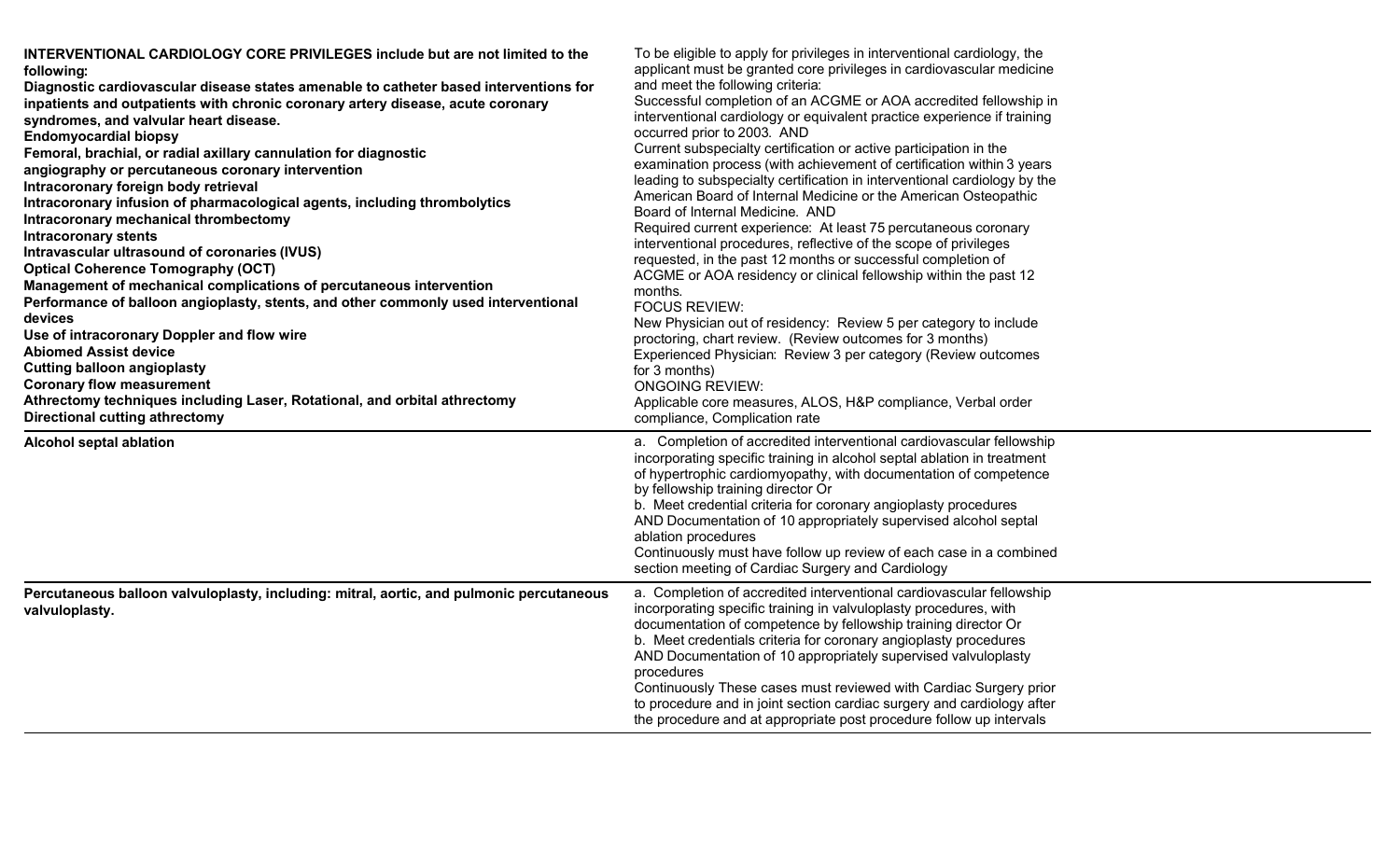| Percutaneous atrial septal defect closure/patent foramen ovale closure                                                                                              | a. Completion of accredited interventional cardiovascular fellowship<br>incorporating specific training in septal defect closure, with<br>documentation of competence by fellowship training director Or<br>b. Meet credential criteria for coronary angioplasty procedures<br>AND Documentation of 10 appropriately supervised septal defect<br>closures<br>Continuously encourage review of percutaneous ASD closure prior to<br>procedure with cardiac surgery                                                                                                                                                                        |
|---------------------------------------------------------------------------------------------------------------------------------------------------------------------|------------------------------------------------------------------------------------------------------------------------------------------------------------------------------------------------------------------------------------------------------------------------------------------------------------------------------------------------------------------------------------------------------------------------------------------------------------------------------------------------------------------------------------------------------------------------------------------------------------------------------------------|
| Aortic coarctation angioplasty and/or coarctation stent                                                                                                             | a. Completion of accredited interventional cardiovascular fellowship<br>incorporating specific training in aortic coarctation percutaneous<br>intervention, with documentation of competence by fellowship training<br>director Or<br>b. Meet credentials criteria for coronary angioplasty procedures<br>AND Documentation of 10 appropriately supervised aortic coarctation<br>percuteneous intervention procedures<br>Continuously Cases must be reviewed with Cardiac Surgery prior to<br>procedure and in joint section cardiac surgery and cardiology after<br>the procedure and at appropriate post procedure follow up intervals |
| Pulmonary artery angioplasty and/or pulmonary artery stent                                                                                                          | a. Completion of accredited interventional cardiovascular fellowship<br>incorporating specific training in pulmonary artery percutaneous<br>intervention, with documentation of competence by fellowship training<br>director Or<br>b. Meet credentials criteria for coronary angioplasty procedures<br>AND Documentation of 10 appropriately supervised pulmonary artery<br>percutaneous intervention procedures                                                                                                                                                                                                                        |
| Cardiac vascular occlusion procedures: including percutaneous closure of coronary<br>artery fistula, pulmonary arteriovenous malformation patent ductus arteriosus. | a. Completion of accredited interventional cardiovascular fellowship<br>incorporating specific training in cardiac vascular occlusion<br>procedures, with documentation of competence by fellowship training<br>director Or<br>b. Meet credentials criteria for coronary angioplasty procedures<br>AND Documentation of 10 appropriately supervised cardiac vascular<br>occlusion procedures<br>Continuously encourage review of PDA closure prior to the procedure<br>with cardiac surgery.                                                                                                                                             |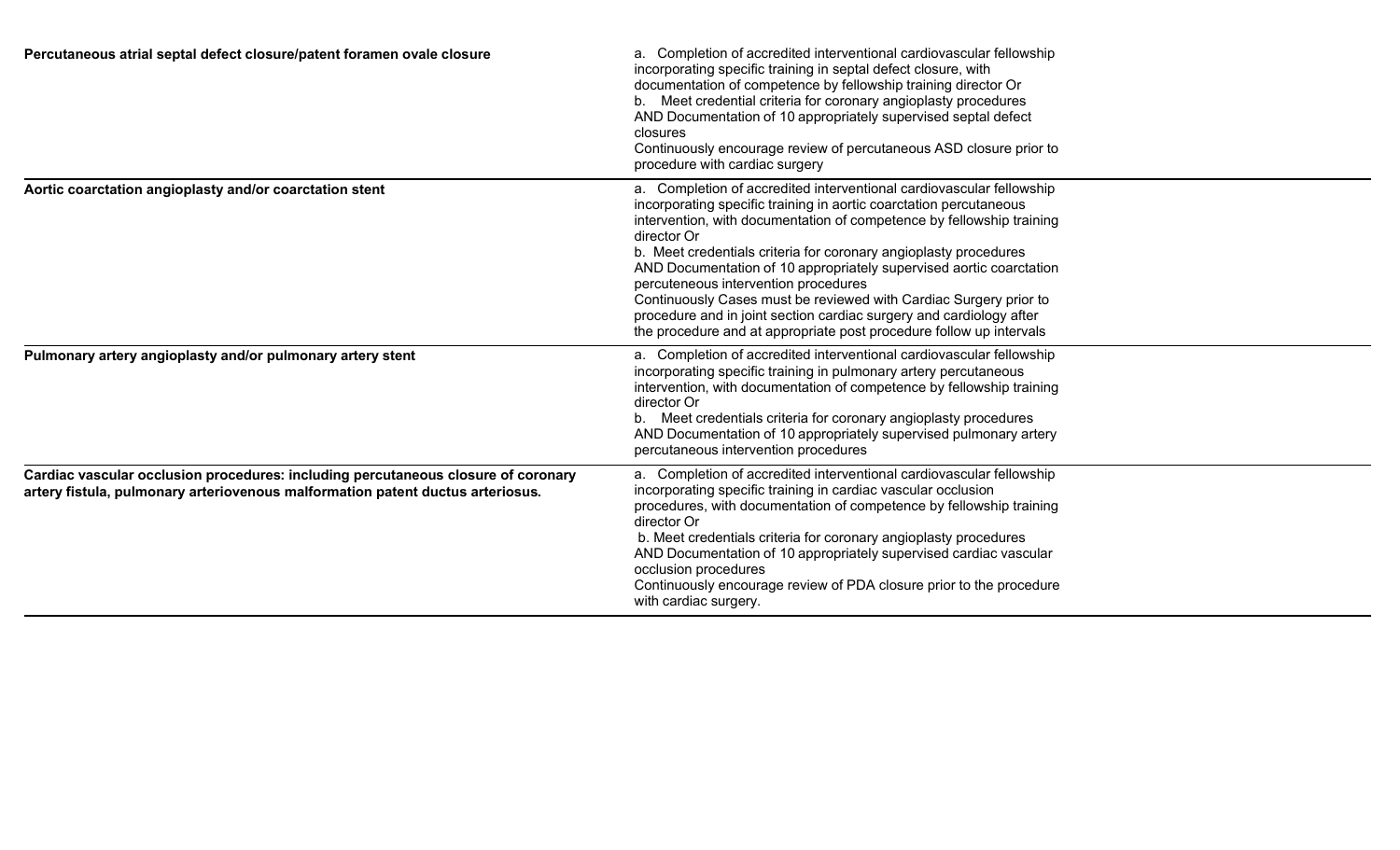|  |  |  | Peripheral percutaneous thrombolysis/thrombectomy |
|--|--|--|---------------------------------------------------|
|--|--|--|---------------------------------------------------|

Must meet criteria for Interventional Cardiology Core privileges And 1. Fellowship Trained: Provide documentation of adequate training in the management of thrombotic/embolic extra-cardiac vascular disease by the training program director. This is expected to include any combination of 5 cases that involve either manual or mechanical thr ombe ctomy , laser thrombe ctomy , o r infu sio n o f thrombolytic therapy. If less than 5 cases are performed, then a letter from the program director specifically addr essing this issue will b e require d. OR 2. Practice Experience trained: Provide documentation of adequate

training in the management of thrombotic/embolic extra-cardiac vascular disease, to include any combination of 5 cases that involve either manual or mechanical thrombectomy, laser thrombectomy, or infusion of thrombolytic therapy.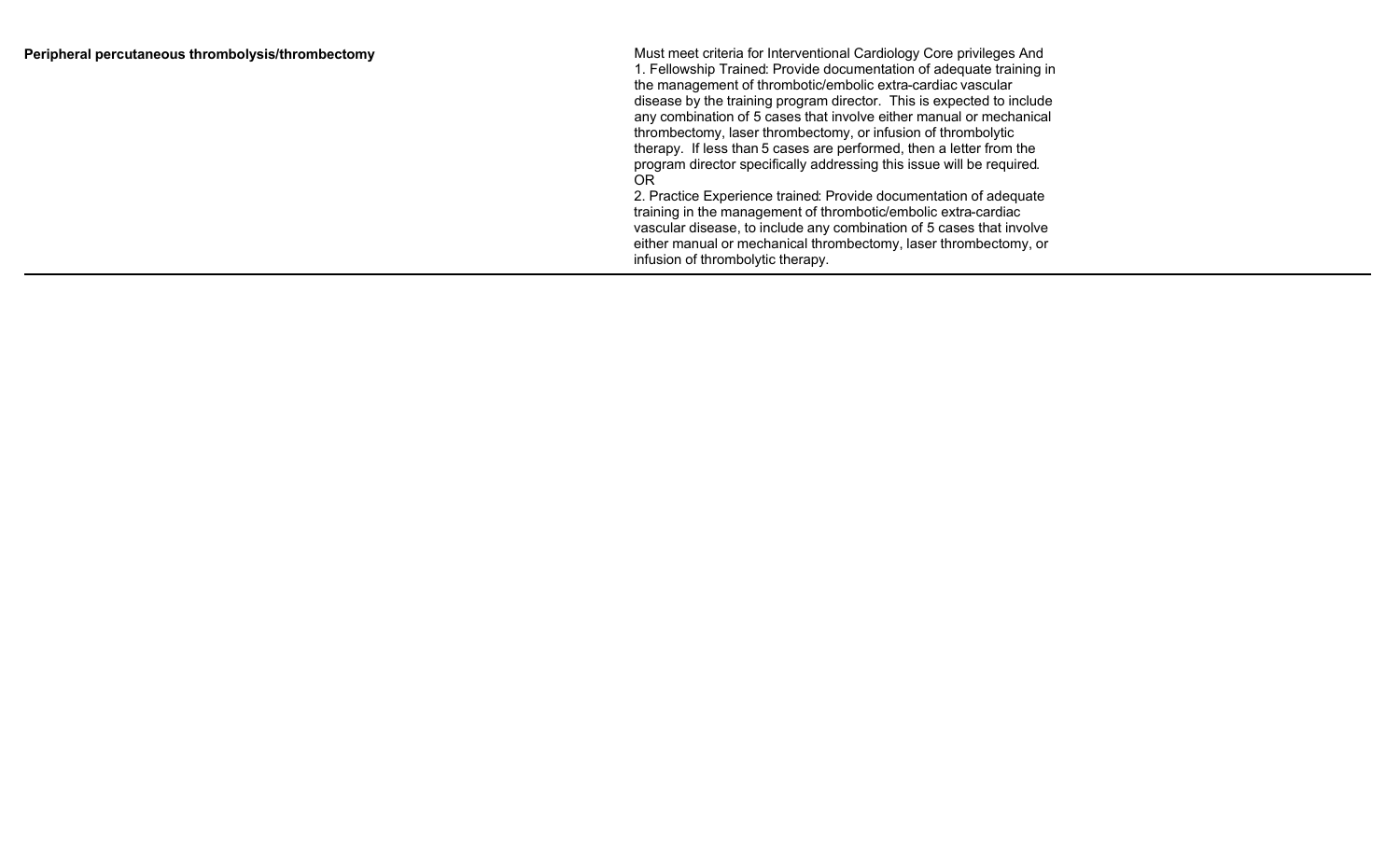**Peripheral vascular interventions, including diagnostic and therapeutic angiography, angioplasty, and stenting of arterial and venous grafts and fistulas**

I. Candidate must be Board Certified or Board Eligible Interventional Cardiology with primary Boards as dictated by their specialty.

II. Cardiology Applicant:

1. All applicants completing fellowship in 1998 or later must:

a. Meet the American College of Cardiology's COCATS guidelines from 2002 for Level 3 (Vascular Medicine Specialist plus Vascular Intervention) criteria.

b. This must be verified in writing by the applicant's Program Director with a copy of the above noted guidelines included in the request from our institution specifically asking if the

applicant's training meets the level 3 (Vascular Medicine Specialist plus Vascular Intervention) criteria as outlined in the document.

c. Has completed an additional fourth year of training in an ACGME or ABMS approved program with the specific components as outlined in the COCATS 2002 guidelines.

d. Must meet criteria outlined in section III of this document.

2. All applicants who completed an invasive cardiology fellowship before 1998 must:

a. Be able to demonstrate that the cases supplied in section III of this document were performed in a supervised setting by a \*qualified physician.

b. Submission of dictated procedure/operative notes for each case to demonstrate the performance of the above listed cases as the primary operator and participant.

c. Submission of a list describing the criteria for patient selection, outcomes and complications for all cases presented for review.

III. Case experience/requirements (each applicant must meet the below criteria in addition to the specialty specific requirements outlined):

1. Each applicant must have completed:

a. 100 diagnostic procedures

b. 50 interventions with 40 as the primary operator

c. 10 peripheral, non hemodialysis, non coronary, catheter directed thrombolytic/thrombectomy cases as the primary operator with a minimum of one thrombolytic case as a component of these.

d. In tabulating the applicant's experience, only one intervention and one diagnostic per patient per day will be allowed. IV. These criteria, once met, allow for performance of interventions in all peripheral arterial beds with the exclusion of (for which separate criteria exist):

1. Aortic/Aorto iliac Stent Grafts

2. Coronary catheterization and/or intervention

3. Venous insufficiency

4. Carotid Extracranial Interventions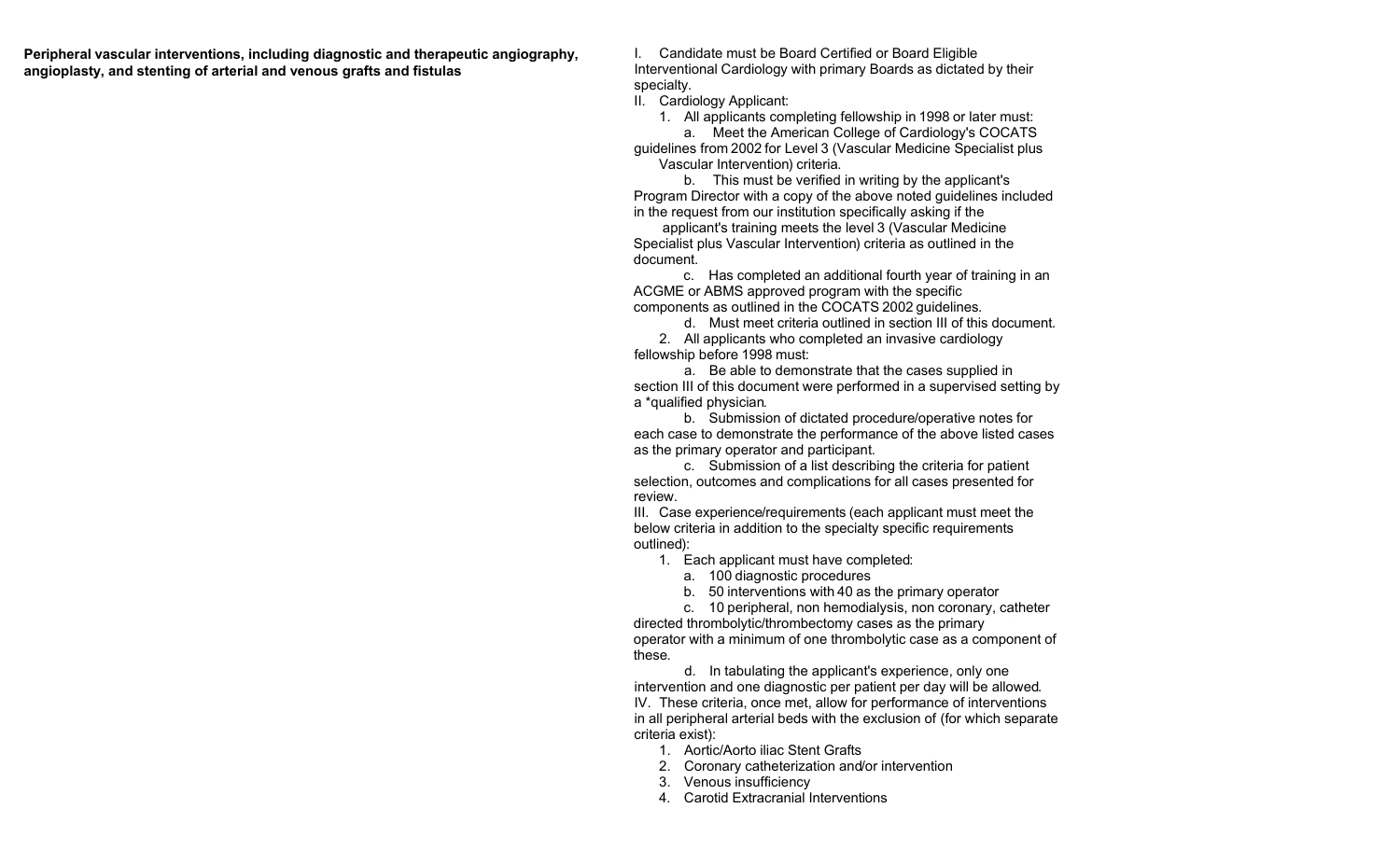**Extracranial Carotid Stents** a. Initial privileging requirement s :

1. Applicants must c urr ently hold privileges to perform

peripheral endovascular procedures at FirstHealth Moore Regional Hospit a l .

2. For Ra d iology applicant s :

i. 200 carotid arteriograms without prior vascular experience or 100 carotid arteriogram with prior vascular experience, and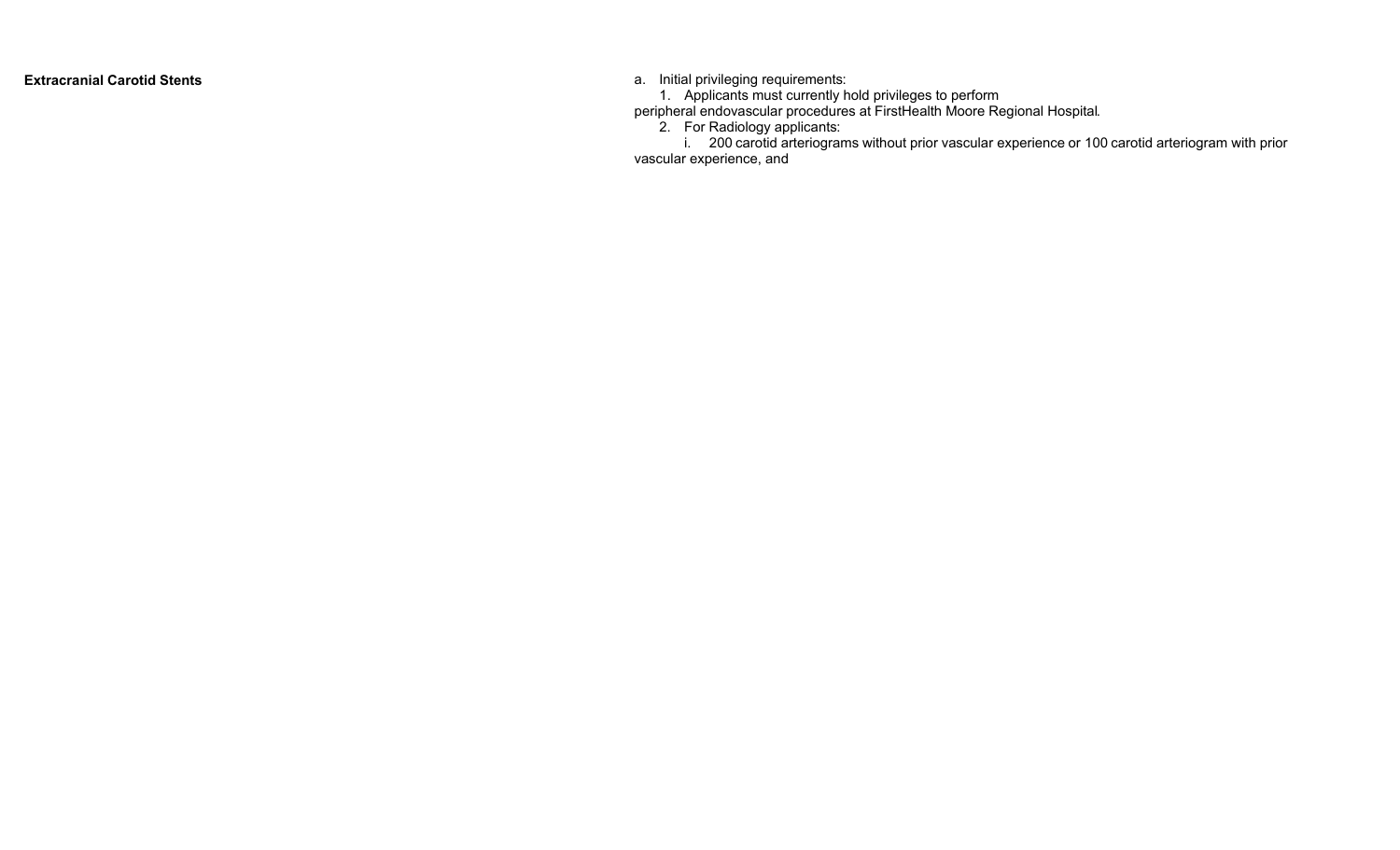|                               | 25 non carotid stent procedures, and<br>II.<br>iii. a "hands on" training course plus four carotid stent<br>procedures OR 10 carotid stenting procedures.<br>3. For all other applicants:<br>30 carotid arteriograms, 15 as primary operator (with<br>prior vascular experience, and<br>ii. 25 carotid stenting procedures, 13 as primary operator<br>4. Applicants must meet the additional specific training criteria<br>for carotid artery interventions, as approved by the FDA and criteria<br>that specifically pertains to the device to be used for the intervention.<br>b. Re credentialing: All applicants must demonstrate at least 4<br>carotid stent procedures in a 24 month period.<br>c. Patients selected to receive carotid artery intervention must meet<br>FDA and CMS approved criteria.<br>d. Applicants must meet the additional specific training criteria for<br>carotid artery interventions, as approved by the FDA and criteria<br>that specifically pertains to the device to be used for the intervention. |
|-------------------------------|------------------------------------------------------------------------------------------------------------------------------------------------------------------------------------------------------------------------------------------------------------------------------------------------------------------------------------------------------------------------------------------------------------------------------------------------------------------------------------------------------------------------------------------------------------------------------------------------------------------------------------------------------------------------------------------------------------------------------------------------------------------------------------------------------------------------------------------------------------------------------------------------------------------------------------------------------------------------------------------------------------------------------------------|
| Intracardiac Ultrasound (ICE) | Board eligible or board certified in electrophysiology. OR Board<br>eligible or board certified in interventional cardiology with structural<br>heart procedure privileges<br>Must also have privileges for Peripheral Vascular Interventions above<br>under interventional special privileges.                                                                                                                                                                                                                                                                                                                                                                                                                                                                                                                                                                                                                                                                                                                                          |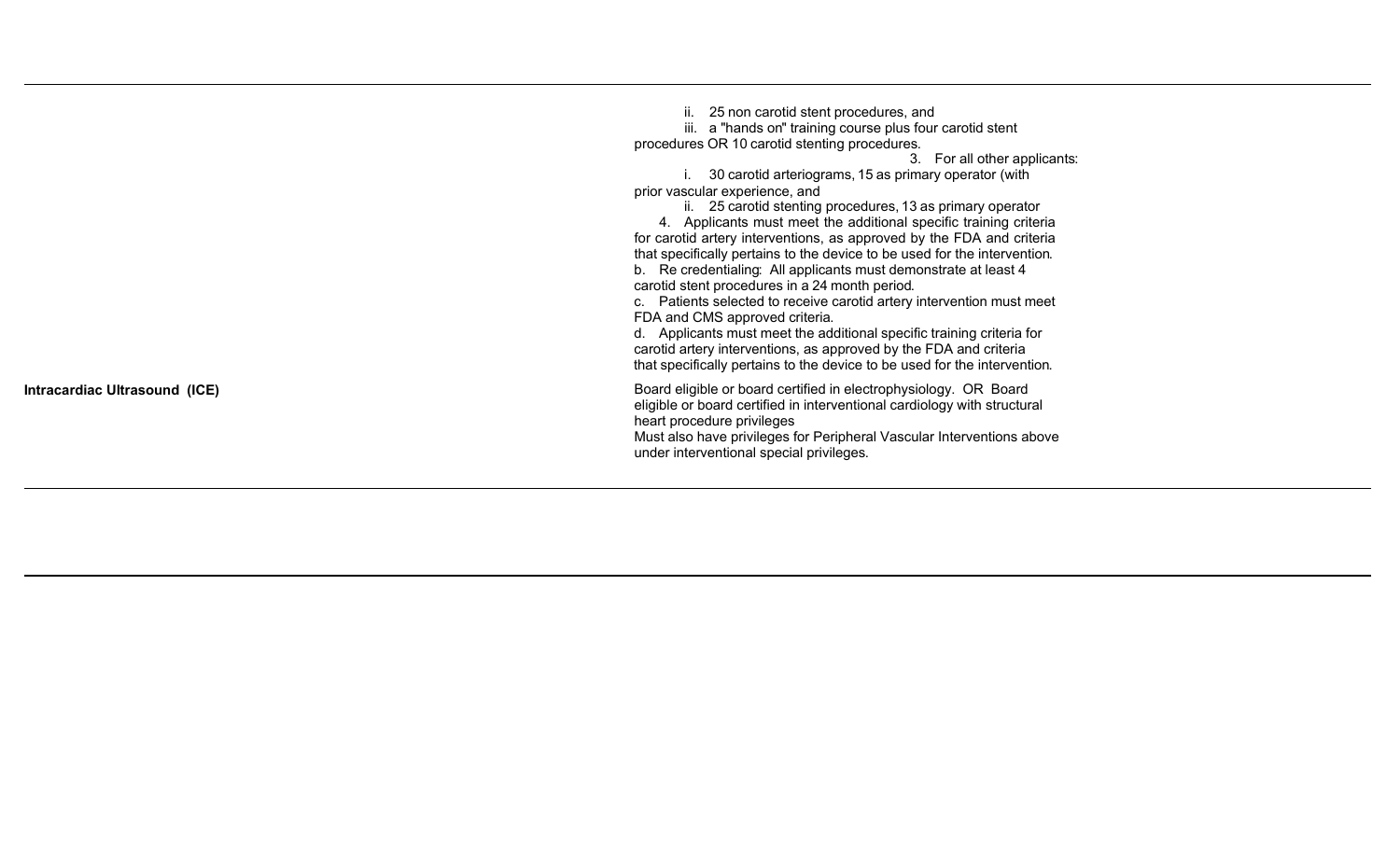## **ELECTROPHYSIOLOGY (EP) CARDIOLOGY**

| ELECTROPHYSIOLOGY (EP) CARDIOLOGY<br>Core privileges in cardiac electrophysiology include the ability to admit, evaluate, treat,<br>and provide consultation to acute and chronically ill patients of all ages, except as<br>specifically excluded from practice, with various heart rhythm disorders, including sinus<br>node dysfunction, atrioventricular and intraventricular block, and supraventricular and<br>ventricular tachyarrhythmia; clinical conditions of unexplained syncope; aborted sudden<br>cardiac death; palpitations; Wolff-Parkinson-White syndrome and long QT syndrome;<br>care of patients in the cardiac care unit, ER, or other intensive care settings before and<br>after an electrophysiologic procedure; and care of patients with temporary and permanent<br>pacemakers, postoperative arrhythmias, and implantable cardioverter defibrillators (ICD),<br>Core privileges in EP include but are not limited to the following:<br>Insertion and management of ICDs<br>Insertion & management of permanent pacemakers, including single/dual chamber and<br>biventricular<br>Interpretation of activation sequence mapping recordings, invasive intracardiac<br>electrophysiologic studies, including endocardial electrogram recording and imaging<br>studies<br>Interpretation of results of noninvasive testing relevant to arrhythmia diagnoses and<br>treatment<br>Performance of therapeutic catheter ablation procedures.<br>Intra-cardiac echo (ICE)<br><b>Pulmonary vein ablation</b> | Prior to training in clinical cardiac electrophysiology, physicians must<br>achieve competence in general cardiology and in diagnostic<br>catheterization. A minimum of one year of accredited specialized<br>training in electrophysiology to acquire the cognitive and technical<br>skills required to become expert in CCEP, in addition to time spent<br>during general cardiology fellowship training learning to diagnose and<br>manage arrthymias.                                                                                                                             |
|--------------------------------------------------------------------------------------------------------------------------------------------------------------------------------------------------------------------------------------------------------------------------------------------------------------------------------------------------------------------------------------------------------------------------------------------------------------------------------------------------------------------------------------------------------------------------------------------------------------------------------------------------------------------------------------------------------------------------------------------------------------------------------------------------------------------------------------------------------------------------------------------------------------------------------------------------------------------------------------------------------------------------------------------------------------------------------------------------------------------------------------------------------------------------------------------------------------------------------------------------------------------------------------------------------------------------------------------------------------------------------------------------------------------------------------------------------------------------------------------------------------------------------|---------------------------------------------------------------------------------------------------------------------------------------------------------------------------------------------------------------------------------------------------------------------------------------------------------------------------------------------------------------------------------------------------------------------------------------------------------------------------------------------------------------------------------------------------------------------------------------|
| <b>Lead Extraction</b>                                                                                                                                                                                                                                                                                                                                                                                                                                                                                                                                                                                                                                                                                                                                                                                                                                                                                                                                                                                                                                                                                                                                                                                                                                                                                                                                                                                                                                                                                                         | 1. Currently have pacemaker and/or ICD implantation privileges.<br>2. Completed pacemaker/ICD lead extraction training during a<br>Cardiology or Electrophysiiology Fellowship, with a letter from the<br>Program Director indicating competency. Alternatively, undergo<br>training post fellowship, followed by having the first three cases<br>proctored.<br>3. For the additional use of the Laser Lead Extraction system,<br>undergo the manufacturer required training and submit a letter of<br>completion.                                                                    |
| Laser assisted lead extraction (such as eximer)                                                                                                                                                                                                                                                                                                                                                                                                                                                                                                                                                                                                                                                                                                                                                                                                                                                                                                                                                                                                                                                                                                                                                                                                                                                                                                                                                                                                                                                                                | 1. Applicant must have current privileges at Moore Regional<br>Hospital in peripheral arterial endovascular interventions or coronary<br>interventions.<br>2. Applicant must have attended and completed a recognized and<br>specifically designed didactic course for Excimer Laser Catheter<br>System.<br>3. A minimum of three (3) cases will be proctored by a<br>privileged/accredited person who will attest to competency before the<br>candidate may apply for full credentials. It is understood that this<br>may require an outside expert to provide proctoring initially. |